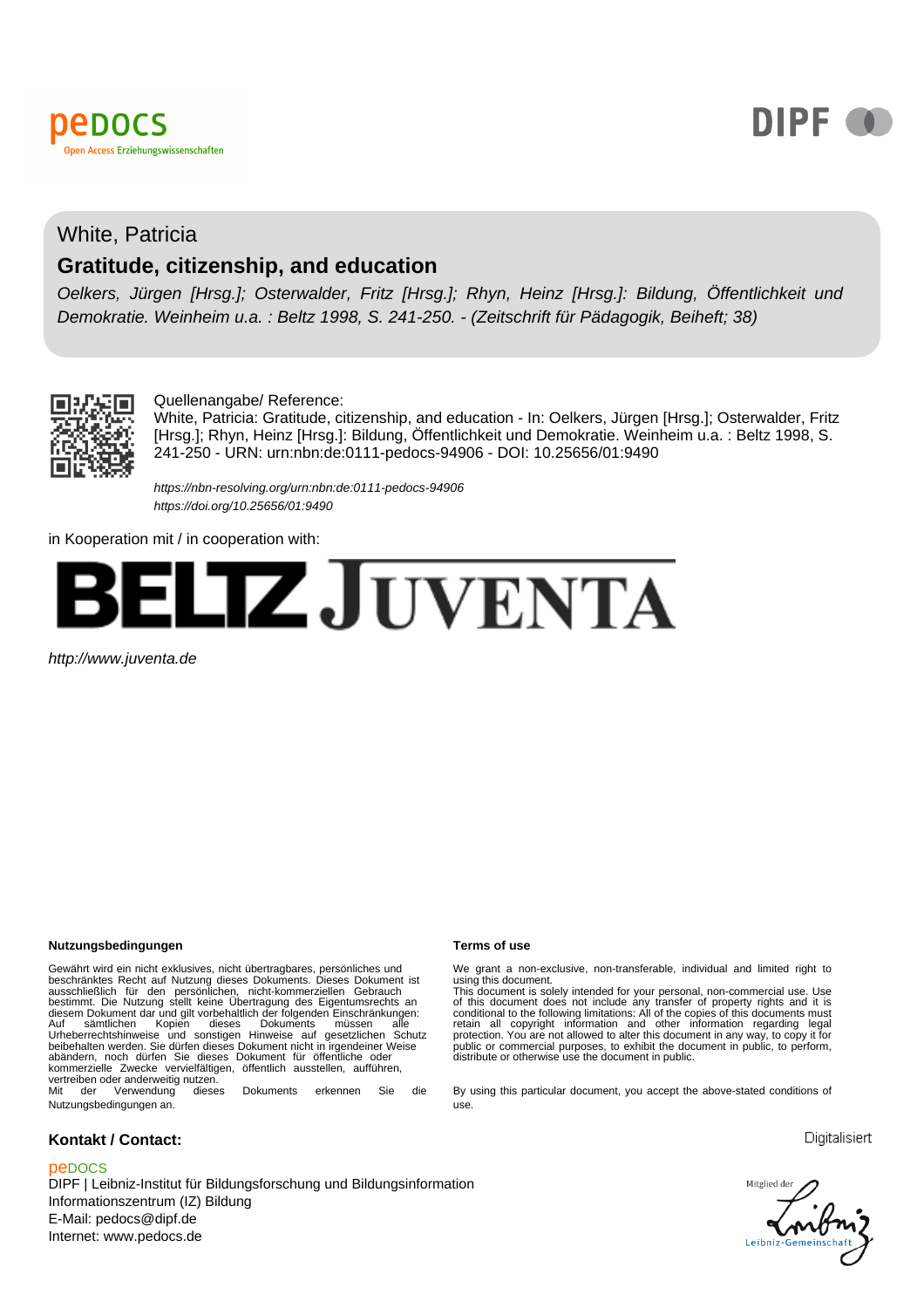# Zeitschrift für Pädagogik 38. Beiheft

 $\ddot{\phantom{a}}$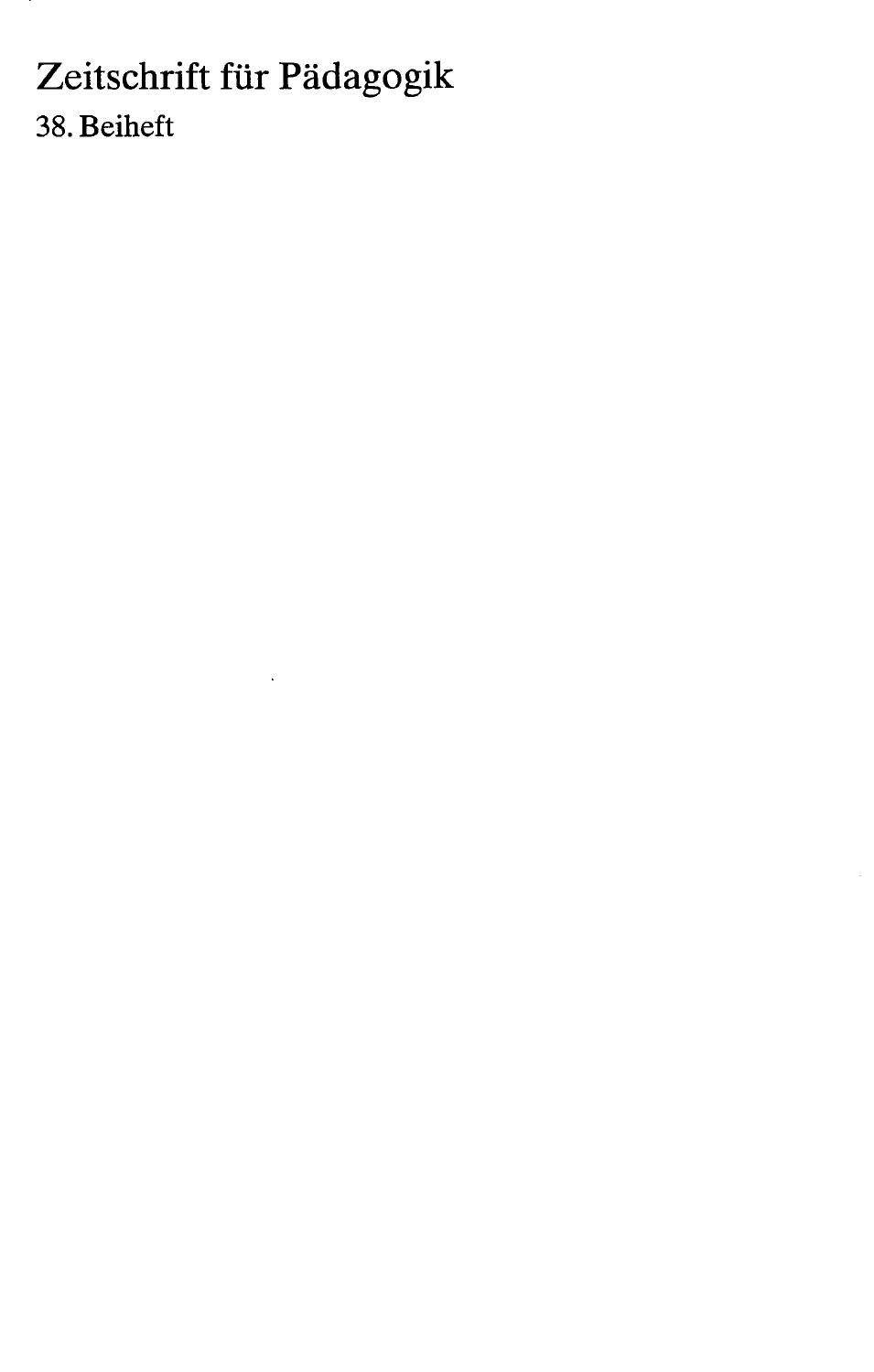Zeitschrift für Pädagogik 38. Beiheft

# Bildung, Öffentlichkeit und Demokratie

Herausgegeben von Jürgen Oelkers, Fritz Osterwalder und Heinz Rhyn

Beltz Verlag • Weinheim und Basel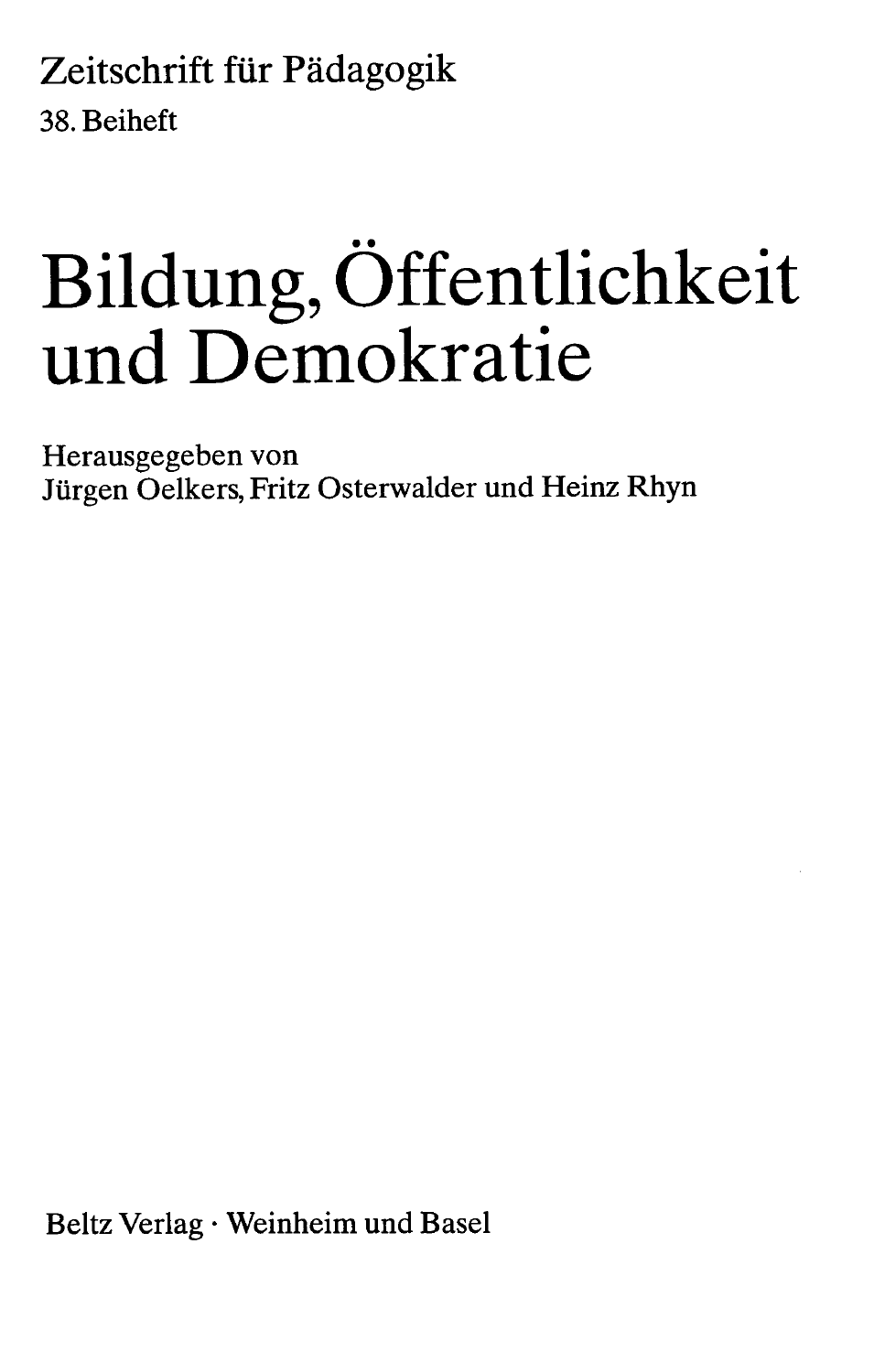Die in der Zeitschrift veröffentlichten Beiträge sind urheberrechtlich geschützt. Alle Rechte, insbesondere das der Übersetzung in fremde Sprachen, vorbehalten. Kein Teil dieser Zeitschrift darf ohne schriftliche Genehmigung des Verlages in irgendeiner Form - durch Fotokopie, Mikrofilm oder ein anderes Verfahren - reproduziert oder in eine von Maschinen, insbesondere Datenverarbeitungsanlagen, verwendbare Sprache übertragen werden. Auch die Rechte der Wiedergabe durch Vortrag, Funk- und Fernsehsendung, im Magnettonverfahren oder auf ähnlichem Wege bleiben vorbehalten. Fotokopien für den persönlichen oder sonstigen eigenen Gebrauch dürfen nur von einzelnen Beiträgen oder Teilen daraus als Einzelkopie hergestellt werden. Jede im Bereich eines gewerblichen Unternehmens hergestellte oder benützte Kopie dient gewerblichen Zwecken gem. § <sup>54</sup> (2) UrhG und verpflichtet zur Gebührenzahlung an die VG Wort, Abteilung Wissenschaft, Goethestr. 49,80336 München, von der die einzelnen Zahlungsmodalitäten zu erfragen sind.

© 1998 Beltz Verlag · Weinheim und Basel Herstellung: Klaus Kaltenberg Satz: Satz- und Reprotechnik GmbH, Hemsbach Druck: Druckhaus "Thomas Müntzer", Bad Langensalza Printed in Germany ISSN 0514-2717

Bestell-Nr. 41139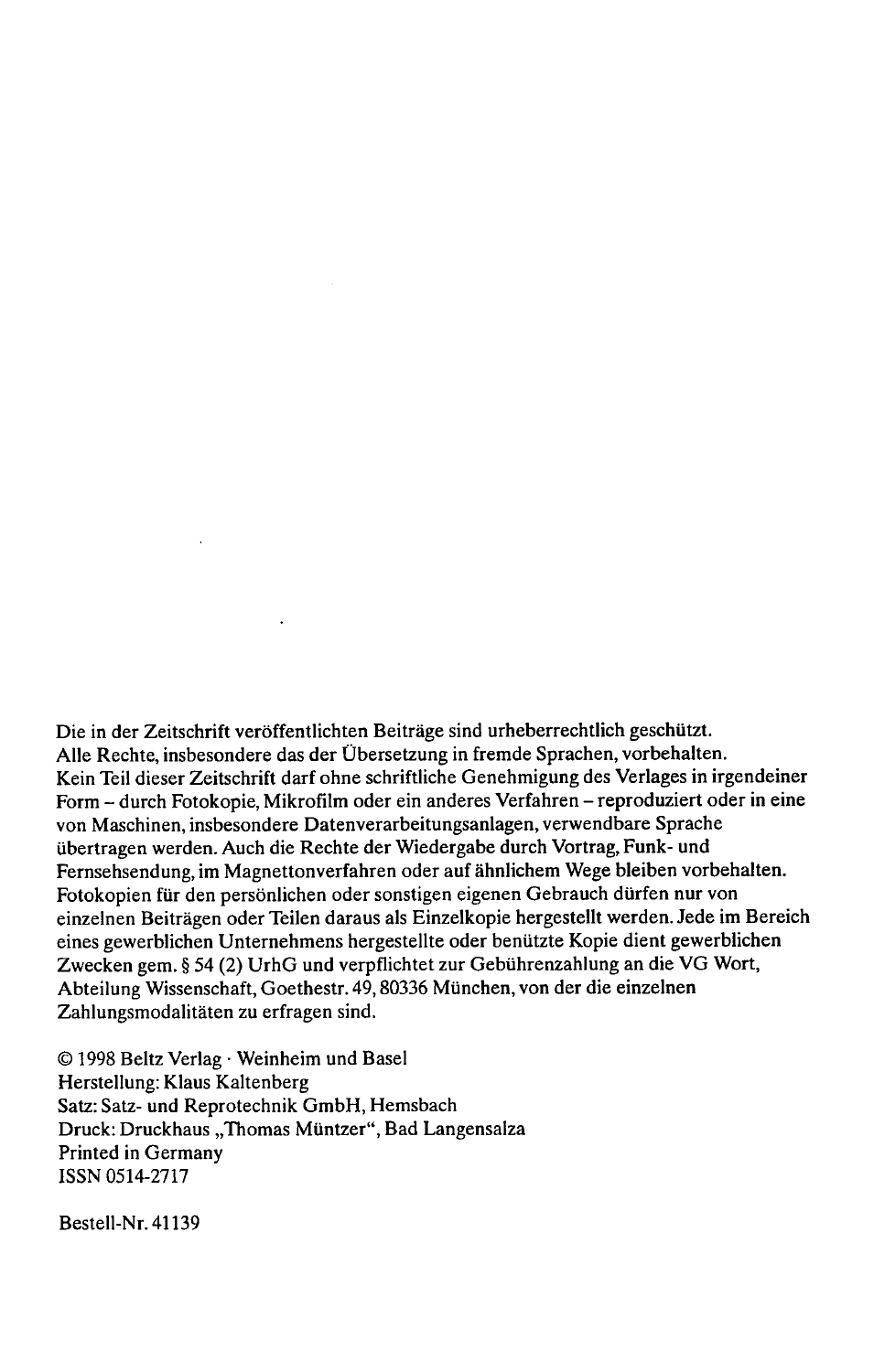# Inhaltsverzeichnis

|                                                                                                                                                                                     | 7   |
|-------------------------------------------------------------------------------------------------------------------------------------------------------------------------------------|-----|
| Instruction publique, liberal education, Allgemeinbildung                                                                                                                           |     |
| <b>HEINZ RHYN</b><br>Die Herausbildung der liberal education in England und Schottland                                                                                              | 11  |
| <b>URSULA HOFER</b><br>"Instruction publique" im französischen Modernisierungsdiskurs<br>des 18. Jahrhunderts La leçon de Condorcet                                                 | 29  |
| <b>JÜRGEN OELKERS</b><br>Das Konzept der Bildung in Deutschland im 18. Jahrhundert                                                                                                  | 45  |
| <b>ANDREAS VON PRONDCZYNSKY</b><br>Offentlichkeit und Bildung in der pädagogischen Historiographie                                                                                  | 71  |
| Öffentliche Bildung - Wissenschaften und Laizismus                                                                                                                                  |     |
| <b>LARRY CUBAN</b><br>The Integration of Sciences into the American Secondary School                                                                                                | 89  |
| <b>FRITZ OSTERWALDER</b><br>Demokratie und laizistische Schule - die religiöse Grenze der Laizität<br>Die Konzepte von Demokratie und Schule in der<br>Dritten Republik Frankreichs | 115 |
| <b>JIM GARRISON</b><br>A Philosophical History of the Idea of the "Democratic Public"<br>in the United States<br>A Provocative Emersonian and Deweyan Pragmatic Perspective         | 143 |
| <b>STEFAN HOPMANN</b><br>Der Lehrplan als Standard öffentlicher Bildung                                                                                                             | 165 |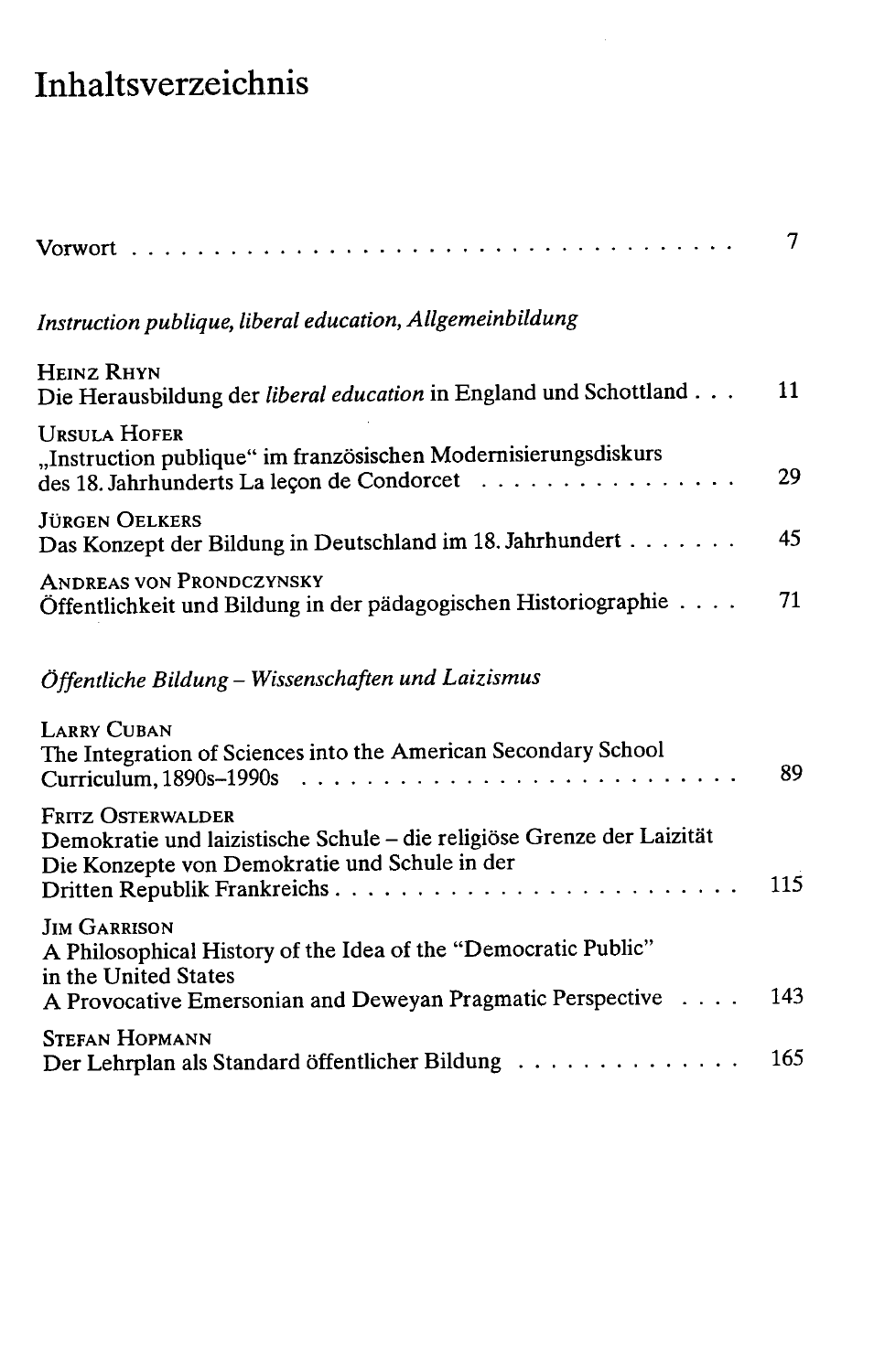# Öffentlichkeit und Bildungsinstitutionen

| <b>LUCIEN CRIBLEZ</b><br>Anforderungen an eine demokratische Bildungsorganisation                     | 191 |
|-------------------------------------------------------------------------------------------------------|-----|
| MARGARETE GÖTZ<br>Die öffentliche Ideologie und die Ideologisierung der Grundschule                   | 209 |
| Тоѕніко Іто<br>Die Vervollkommnung der Individualität<br>Erziehungsideal und Reformabsichten in Japan | 225 |
| Öffentliche Bildung und Demokratie                                                                    |     |
| PATRICIA WHITE                                                                                        | 241 |
| PHILIPP GONON<br>Berufliche Bildung und Gesellschaft in ökonomischer und                              | 251 |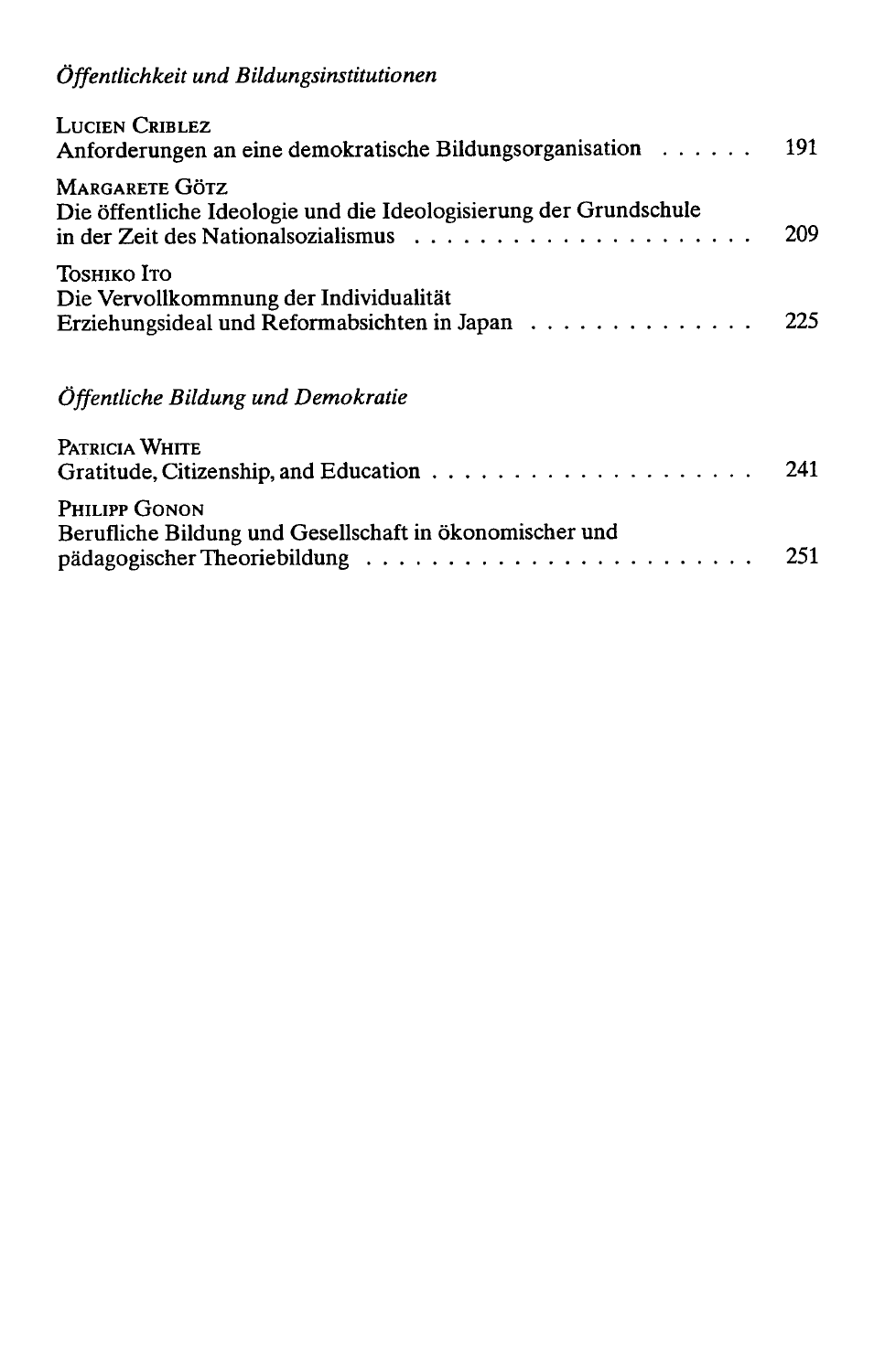# Patricia White Gratitude, Citizenship, and Education

### **Abstract**

Citizenship education is <sup>a</sup> complex matter, not least when the place of civic virtues in it is considered. This is illustrated by a consideration of the civic virtue of gratitude. Two conceptions of gratitude are explored. Gratitude seen as a debt is examined and Kant's exposition of it, including his objections to <sup>a</sup> person's getting himself into the position where he has to show gratitude as <sup>a</sup> beneficiary, is explored. An alternative conception of gratitude as recognition is developed. This, it is claimed, has more relevance to the kind of gratitude it would be appropriate for citizens of a democratic state to feel and show. The educational implications of these views are briefly indicated.

Gratitude does not have much place in contemporary discussions of the moral life or moral education.<sup>1</sup> Yet we think it right that people should feel gratitude in all kinds of situations and parents try to encourage such feelings in their children. Is it absent from contemporary ethical and educational discussion because it is an easily understood notion, easily acted upon? But that seems not to be so. It often seems to have an uneasy place in everyday life, creating disturbing situations. People sometimes do not feel gratitude when others – or even they themselves - think they should, or, even if they feel grateful, they may find it hard to express their feelings appropriately. Those to whom gratitude is expressed may often be embarrassed and try in some way to make light of their role in the benefit offered. These difficulties may be linked with the fact that gratitude seems in many cases to be something the relatively powerless are expected to offer to the relatively powerful – children to parents, elderly and infirm parents to adult children, the poor to the well-off, traditional wives to husbands. It may be that the reason lies in the ethos of a kind of Gradgrind culture.

"It was <sup>a</sup> fundamental principle of the Gradgrind philosophy that everything was to be paid for. Nobody was ever on any account to give anybody anything, or render anybody help without purchase. Gratitude was to be abolished, and the virtues springing from it were not to be. Every inch of the existence of mankind, from birth to death, was to be <sup>a</sup> bargain across <sup>a</sup> counter. And if we didn't get to Heaven that way, it was not <sup>a</sup> politico-economical place, and we had no business there" (Dickens, 1961:283)

In the public arena the idea of gratitude is commonly regarded as even more awkwardly out of place. The idea that citizens should be grateful to the state is

<sup>1</sup> <sup>I</sup> would like to thank John White and Ray Elliot for helpful comments on an earlier version of this paper. A shortened version of this paper is forthcoming in Studies in Philosophy and Education.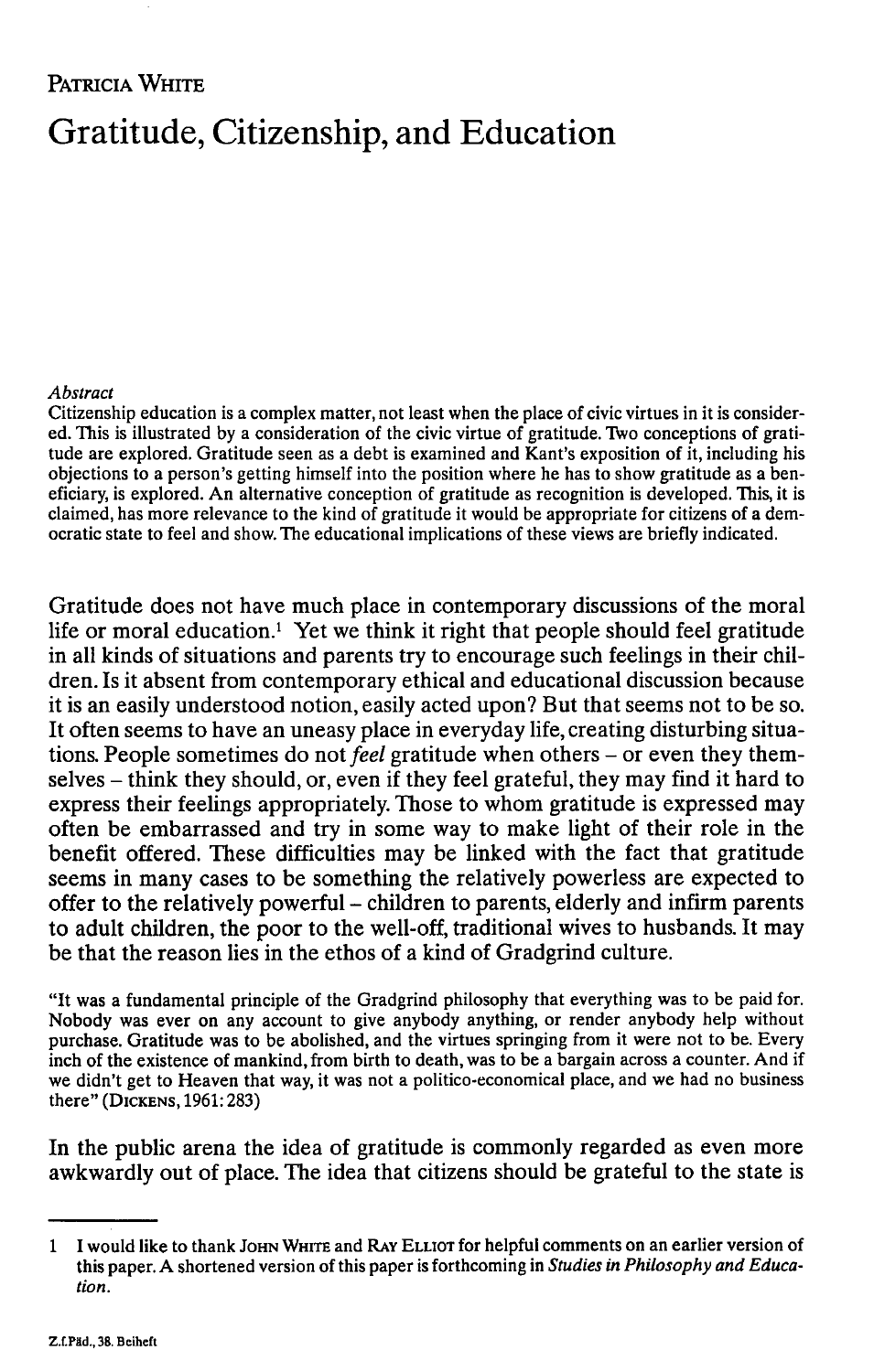seen as totally inappropriate. Socrates's linking of gratitude and political obligation is perhaps seen as fit material for undergraduates to cut their philosophical teeth on but of little importance for understanding the obligations of citizenship today. When gratitude and political obligation are linked in our contemporary political context, we are likely to hear strident fascist voices urging citizens to be thankful for what the state has done for them and urging them<br>to greater sacrifices, often of their lives. This seems to accord ill with any conception of self-respecting citizens taking a responsible role in shaping the political arrangements of their society. Thus gratitude finds no place in discussions of citizenship education.

<sup>I</sup> want to explore the place of gratitude in the moral life and to argue that feelings of gratitude of a certain kind are centrally important to being a citizen in a democratie society.

# Gratitude as a Debt

It seems to me possible to discern two coneeptions of gratitude at work in the way we live our lives. On the one hand, and commonly, gratitude is seen as a debt, as recent philosophical treatments emphasise (see BERGER 1975, SIMMONS 1979, McConnell 1993). On this view, <sup>a</sup> reeipient of <sup>a</sup> benefit from <sup>a</sup> benefactor should acknowledge the benefit in a fitting way. Given, that is, that certain conditions obtain. The benefit has to be given voluntarily; if it was given under duress, gratitude is not appropriate. Again if the benefit is <sup>a</sup> happy by-produet of something done without the thought of benefiting someone in mind, gratitude is not due. Neither is it due if the benefactor knew that he was benefiting the recipient but undertook the act only because it brought him benefits. In showing gratitude, then, the reeipient is acknowledging not the benefit in itself but the benevolence shown by the benefactor. Thus if the benefit was provided under duress, unwittingly or as a by-product of a self-interested project, gratitude is not due because the benefit was not provided in *order to help* the recipient.

As BERGER (1975, p. 302) puts it, expressions of gratitude are a complex of beliefs, feelings and attitudes. By showing gratitude we demonstrate our belief that the donor acted with our interests in mind and that we are appreciative of the benefit and the other's concern. We also indicate that we have an attitude of regard for the benefactor, and importantly, that we do not see him simply as an instrument of our weifare. We see him rather as <sup>a</sup> fellow member of our moral Community. Our benefactor has acted out of concern for us and our expression of gratitude is an acknowledgement of this. As Berger sums it up:

"The donor has shown his valuing of the reeipient; the donee shows the relationship is mutual by some form of reeiprocation, and each has demonstrated attitudes appropriate to members of <sup>a</sup> moral community." (BERGER 1975, p. 302).

More sharply to illuminate the character of gratitude on the debt account, let me draw attention to several occasions on which people may experience feelings of gratitude which it cannot accommodate. First, it does not allow for feelings of gratitude for things which benefit us but where there is no benefactor with our good in mind. In <sup>a</sup> mundane case this might be when, for instance, we arrive late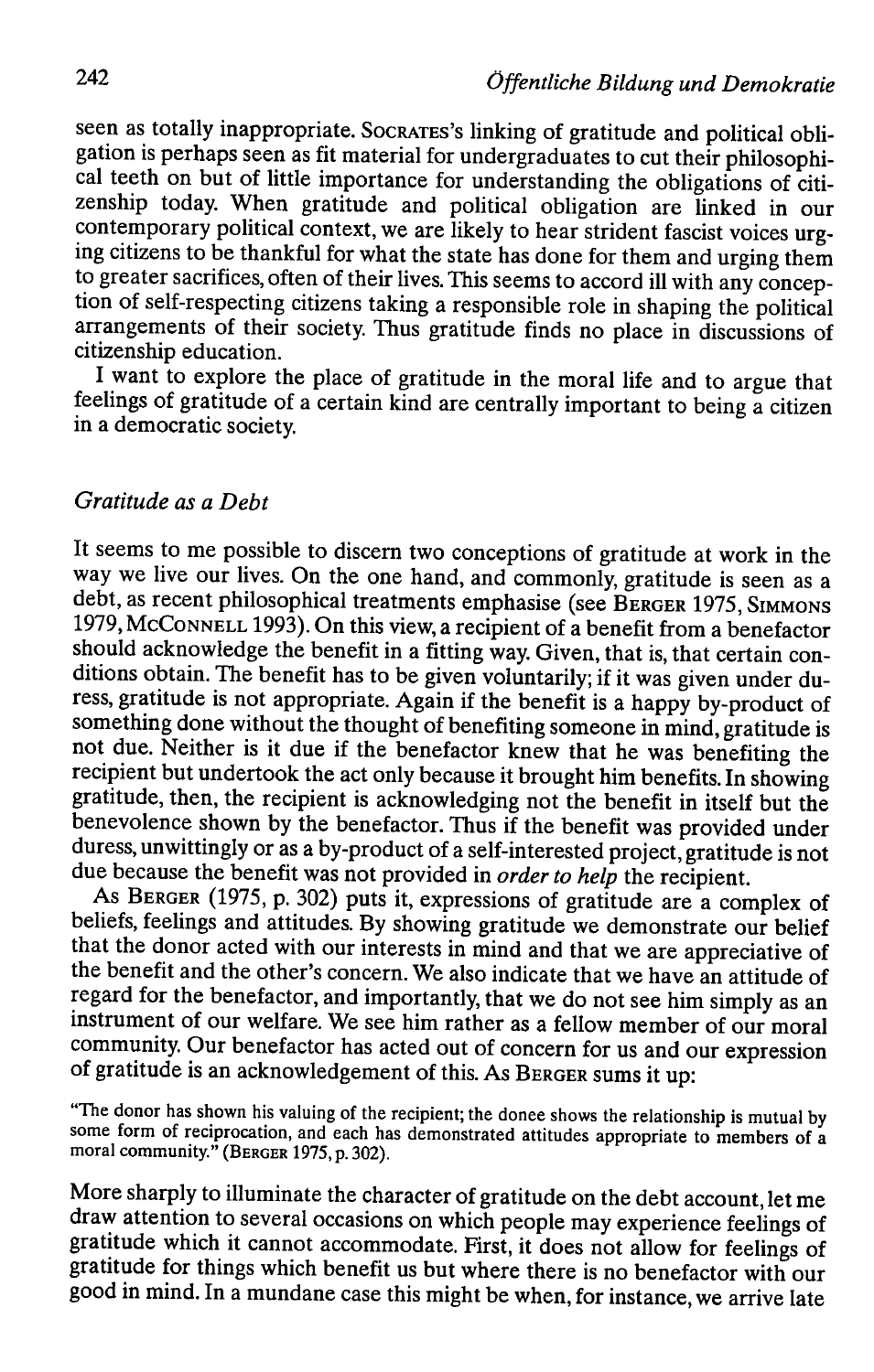at the Station and find that the last train has been delayed and is still in the station. Or it might be, for those without any belief in a divine benefactor, feelings of delight at scenes of great natural beauty. Second, it does not allow for gratitude to people whose motives in benefiting us are not entirely pure where, for instance, the benefit was the knowing by-product of <sup>a</sup> self-interested venture. I may offer a student a lift in my car to a conference, for instance, with the thought of the welcome company on the long journey. Finally, it does not accommodate the feelings of gratitude which CHRISTABEL BIELENBERG felt to a benefactor who, it seems right to assume, had no thought of benefiting anyone. In her book The Past is Myself, CHRISTABEL BIELENBERG, whose husband was in a concentration camp after the 20 July 1944 plot against HITLER, describes a visit to the headquarters of the Sicherheitsdienst in Berlin where she has come to plead for his life. There she sees <sup>a</sup> prisoner being ill-treated who himself remains calm and even courteous in the face of this treatment.

"I looked up into his face as he passed my chair and tried to show him how <sup>I</sup> feit. <sup>I</sup> tried to show him actually how proud, how humbly grateful <sup>I</sup> was that <sup>a</sup> human being could behave with such dignity in such circumstances" (Bielenberg, 1994, p. 231)

After witnessing the horrific treatment of this prisoner CHRISTABEL BIELENberg's fear, her dominant emotion to this point, is replaced by fury.

"I dimly realised the depth of gratitude that <sup>I</sup> owed to the unknown prisoner and even to his tormentor, for had it not been for them <sup>I</sup> might have been in very poor shape. Now <sup>I</sup> knew that <sup>I</sup> was no longer afraid... No one knows how they are going to behave in real danger until they are faced with it. Not to be afraid is just something to be grateful for and, in this case, because of the things I had seen, another, equally primitive emotion had taken the place of fear." BIELENBERG 1994, p.232).

These cases are of course very different. That the debt account of gratitude can not account for the feelings feit in the cases of the delayed train or the natural beauty may not be thought to show that it is unacceptably narrow or in some other way inadequate. Perhaps the feelings here have something in common with gratitude but, in the absence of <sup>a</sup> benefactor, they are more appropriately seen in the first case as a mixture of relief and gladness at unexpected good fortune and in the second as awe and delight in the face of natural beauty. And the second case of mixed motives may also not be too much of a problem. Perhaps, as BERGER allows, in such cases "we owe one another the benefit of the doubt" (BERGER 1975, p. 299). That the case of CHRISTABEL BIELENBERG cannot be covered may, however, be rather more significant, as <sup>I</sup> hope to show.

# Kant and Gratitude

<sup>I</sup> want to continue to round out the picture of the debt account of gratitude and a further way of doing that is by considering an illuminating objection to gratitude. That is KANT's objection in the Lectures on Ethics (1780). In one way it seems odd to cite KANT as an objector to gratitude, since in Die Metaphysik der Sitten he refers to it as a "heilige Pflicht" (KANT 1797/1956, p 592) and ingrati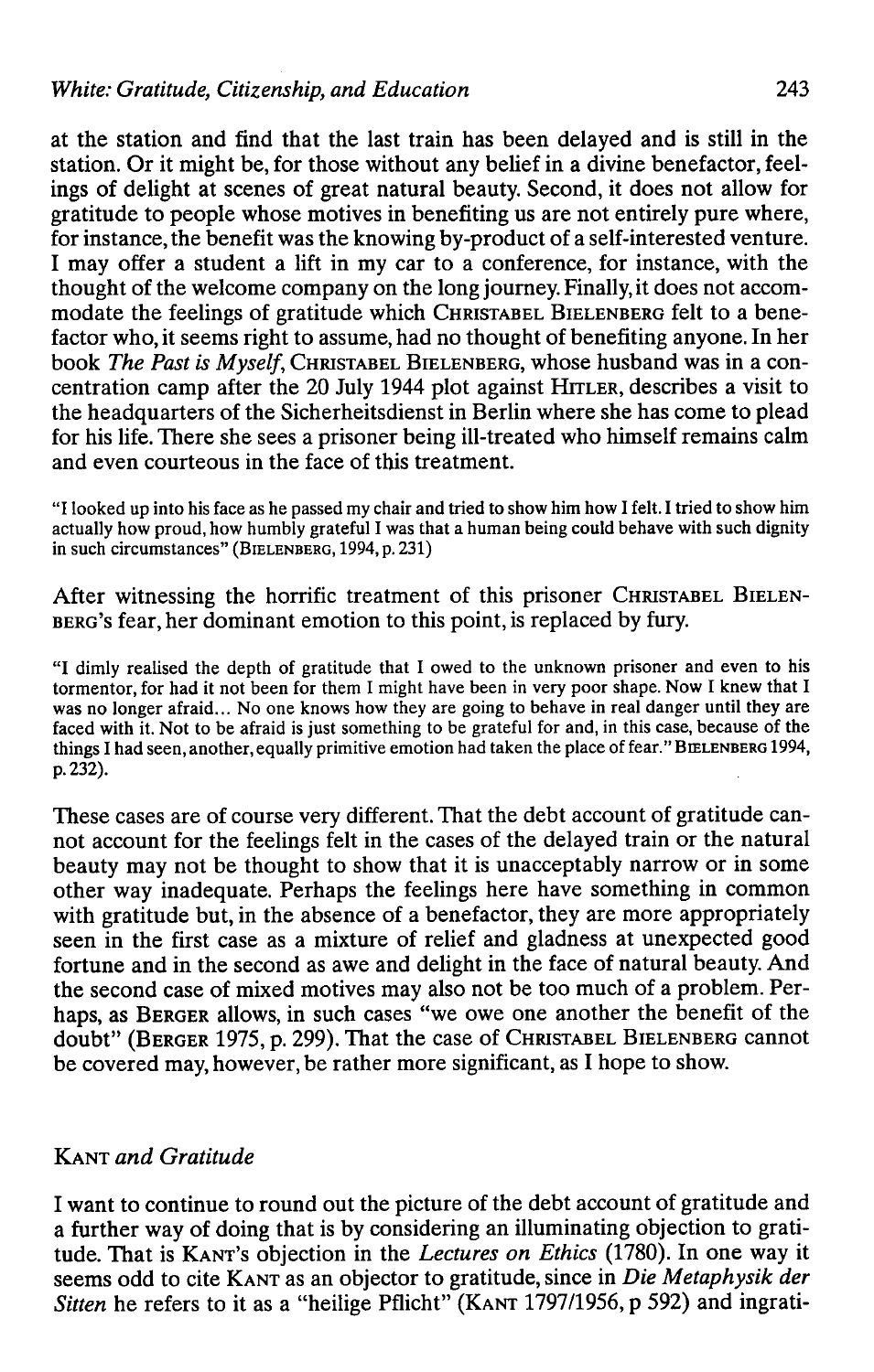tude as a "verabscheutes" and "empörendes" vice (KANT 1797/1956, p. 597). In the earlier Lectures on Ethics (of which <sup>I</sup> have not been able to locate an original copy, only a translation) however, Kant casts doubt on whether it is ever wise to put oneself in the position of <sup>a</sup> beneficiary, if one can possibly avoid it.

"To accept favours and benefits is also <sup>a</sup> breach of one's duty to oneself. If <sup>I</sup> accept favours, <sup>I</sup> contract debts which I can never repay, for I can never get on equal terms with him who has confer-<br>red favours upon me; he has stolen a march upon me, and if I do him a favour I am only returning a quid pro quo; I shall always owe him a debt of gratitude, and who will accept such a debt? For to<br>be indebted is to be subject to an unending constraint. I must forever be courteous and flattering towards my benefactor, and if I fail to be so he will very soon make me conscious of my failure;  $\bar{I}$ may even be forced to using subterfuge so as to avoid meeting him" (Kant, 1780/1979, p. 118-119).

So, out of duty to oneself, one should not put oneself in <sup>a</sup> position where one is obliged to show gratitude. Why should that be?

An initial answer, from within the Kantian framework as it were, must be the wish to avoid the situation of eternal indebtedness stressed by KANT in the passage above and elsewhere in the Lectures on Ethics (e.g. KANT 1780/1979, p. 222). It seems that even though the beneficiary may repay his benefactor he can never be "even with him" because the benefactor did a kindness he did not owe.

"For even if <sup>I</sup> repay my benefactor tenfold, <sup>I</sup> am still not even with him, because he did me <sup>a</sup> kindness which he did not owe. He was the first in the field, and even if <sup>I</sup> return his gift tenfold <sup>I</sup> do so only as repayment. He will always be the one who was the first to show kindness and <sup>I</sup> can never be beforehand with him" (KANT 1979, p. 222).

Many commentators find the idea of an eternal undischargeable debt odd but since Kant mentions it in several places in the Lectures on Ethics and Die Metaphysik der Sitten it cannot be dismissed as some kind of anomaly, or <sup>a</sup> view rejeeted in the later critical work.

Let us leave aside for the moment the problem of the eternal undischargeable debt. One reason for avoiding being <sup>a</sup> beneficiary with <sup>a</sup> debt of any kind is that one should avoid the Situation of being in debt. The problem seems to come from the debt framework. It is not good, generally speaking, to be in debt and particularly not for an ethical viewpoint in which the value of autonomy is stressed. The autonomous person needs ideally to be free of pressures which might interfere with her ability to make clearsighted, reasoned, independent judgements in the light of the evidence and ethically significant considerations. Perhaps one's first reaction is to say that being a beneficiary need not interfere with such judgements in that the beneficiary can resolutely strive to discount any pressures deriving from her relationship with her benefactor in her ethical deliberations. There are however, many well documented historical as well as fictional accounts of beneficiaries with powerful and influential patrons coming under intolerable pressures to act in certain ways at the risk of losing their livelihood (like, for instance, those enjoying LADY CATHERINE DE BURGH's patronage in Austen's Pride and Prejudice). Kant's mention of the need to be forever "courteous and flattering" towards <sup>a</sup> benefactor suggests that his views are to be taken against the background of <sup>a</sup> cultural context of widespread formal and informal patronage in which there is <sup>a</sup> settled and, for the most part, socially approved pattern of behaviour between patrons and beneficiaries. Viewed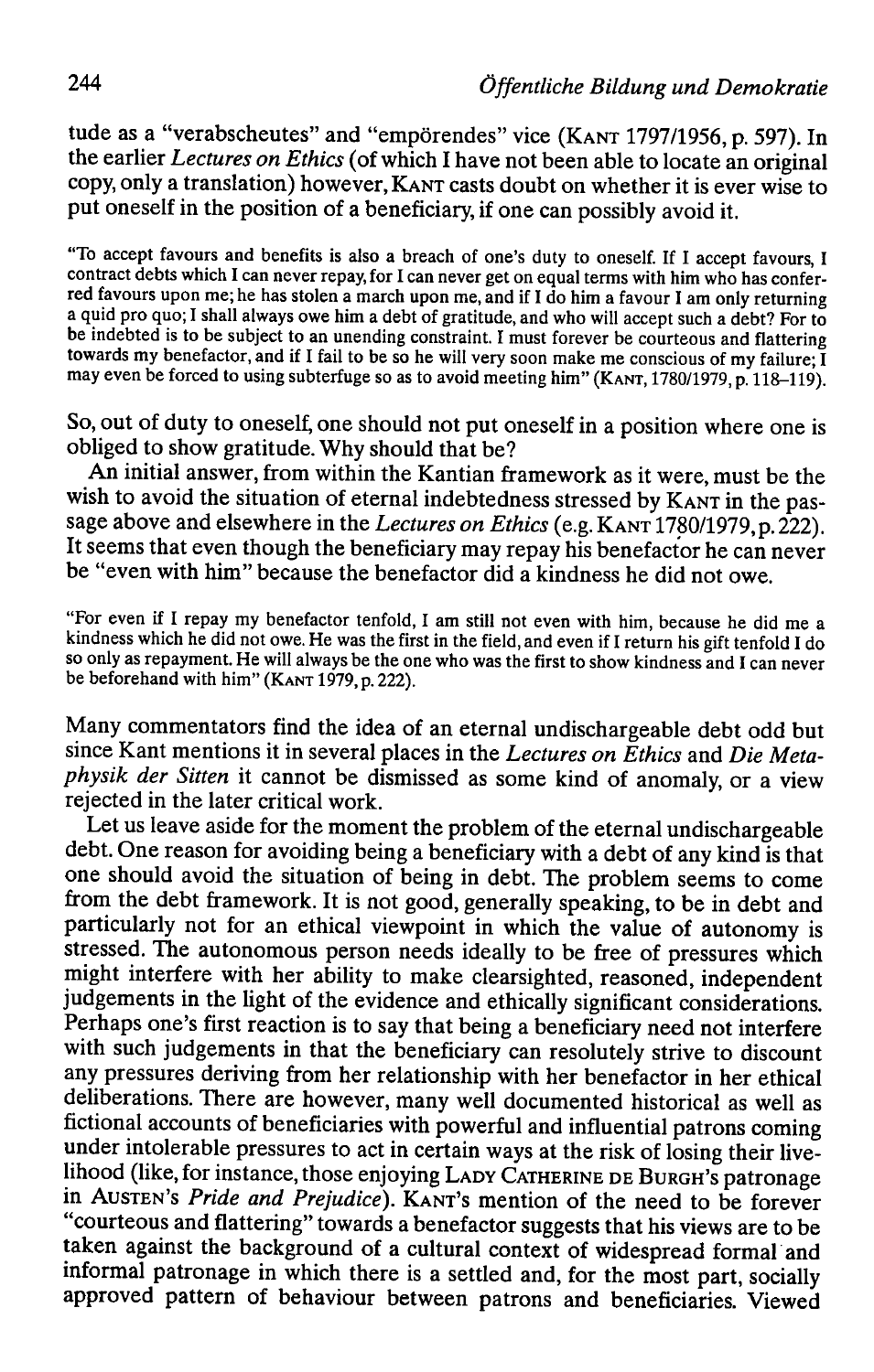against this background Kant's warnings of the dangers of becoming indebted are more understandable. There are particular situations, like that of receiving benefits from a powerful patron, which can pose threats to other ethical values.

Clearly if indebtedness is to be avoided, there is every reason to avoid putting oneself in <sup>a</sup> Situation where one has an eternal and undischargeable debt. But why does one have such a debt? McConnell offers a possible interpretation of this curious situation where I can never "get even" with my benefactor, which Kant continues to stress in *Die Metaphysik der Sitten* (KANT 1956, p. 592). McConnell suggests that since KANT makes clear in that later work that gratitude is <sup>a</sup> matter of honouring <sup>a</sup> person for <sup>a</sup> kindness he has done us (Kant 1956, p. 591), what is owed to <sup>a</sup> benefactor, is not ceaseless attempts to benefit him (which can never even the score!),but continuous moral recognition because he was first in benevolence. This moral recognition need not be ostentatious but it will last throughout one's life (McConnell 1993, p. 169).

This account of the repaying of the debt as a matter of continuing honour and recognition rather than a ceaseless offering of benefits to one's benefactor seems to capture the spirit of the Kantian view, particularly if we assume that we are here talking about substantial benefits and not small everyday courtesies, like giving a neighbour a lift to the railway station. Also, even if at first the idea of moral recognition of one's benefactor throughout one's life seems an extreme response, it makes more sense than setting <sup>a</sup> time limit to such regard and mirrors common responses to benefits, like "I shall never forget this," "I shall always be grateful for this." But then it makes KANT's suggestion in the Lectures on Ethics that one should, if possible, avoid this Situation rather odd. Why should one avoid an occasion for showing respect to another person?

And indeed in Die Metaphysik der Sitten KANT no longer thinks that a person should be deterred from becoming <sup>a</sup> beneficiary by the debt he will incur and argues:

"Eine empfangene Wohltat nicht wie eine Last, deren man gern überhoben sein möchte (weil der so Begünstigte gegen seinen Gönner eine Stufe niedriger steht and dies dessen Stolz kränkt), anzusehen: sondern selbst die Veranlassung dazu als moralische Wohltat aufzunehmen, d. i. als gegebene Gelegenheit, diese Tugend der Menschenliebe ... zu verbinden." (Kant 1956,p. 593).

Thus, if one is <sup>a</sup> beneficiary, one can positively welcome this chance to show respect to others for their kindness.

This shift in Kant's views offers <sup>a</sup> hint that there may be another way of looking at gratitude outside the debt framework altogether.

# An Alternative View of Gratitude

What form might an alternative view of gratitude take? Is it possible perhaps to take <sup>a</sup> view of gratitude which might more easily accommodate, for instance, help and support between friends.

What is needed is an alternative to the standard debt account in which the beneficiary is in some sense an inferior partner. CLAUDIA CARD (1988) has offered an account in which the beneficiary is seen as a trustee or guardian.This at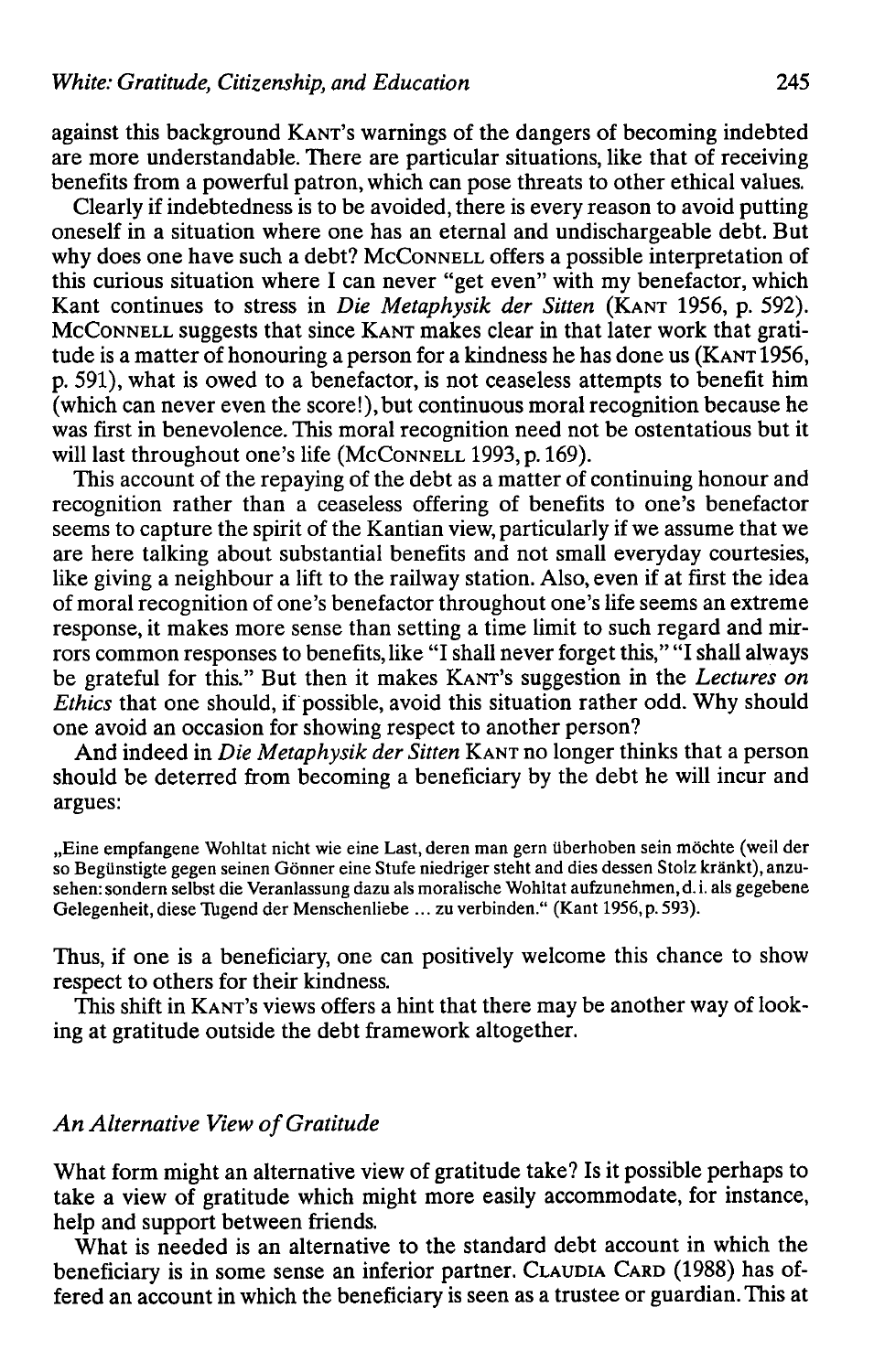least offers the possibility of seeing the relationship between benefactor and beneficiary outside of <sup>a</sup> debt framework but in the end it raises, <sup>I</sup> think, more problems than it solves.<sup>2</sup> Such an account needs to retain the elements of a benefactor and beneficiary and the idea that appropriate feelings should obtain between them. But then it needs to be appropriately loosened up so that it is possible to take a more generous attitude towards the motives of the benefactor

and what might count as an appropriate response from the beneficiary.<br>Let me sketch such an account. First, reciprocation is taken out of the frame-<br>work in which it is seen as a repayment or a quid pro quo. It is seen mor as a response. It is a response in which the beneficiary honours and celebrates the benefactor's goodwill. This in turn makes possible a continuing and even strengthened relationship with the benefactor. In this way this account highlights BERGER's emphasis on gratitude as a mutual relationship between members of a moral community but relaxes the strict idea of something to be repaid so that the slate is wiped clean. It is also relaxed in such a way that it is appropriate to reciprocate not only when the benefactor has explicitly acted with the beneficiary's good in mind. This account also allows for situations, as in friendships, in which people like to offer gifts or help and in accepting such help and recognising the goodwill of the giver the beneficiary is benefiting the giver. And for this the benefactor too can be grateful, thus creating <sup>a</sup> beneficent circle of

gratitude.<br>It might be argued that this alternative account, which in light of its emphasis on mutual recognition might be termed the recognition account, is really not very different from the debt account. The elements are basically the same but just in <sup>a</sup> somewhat less strict relation to one another. But perhaps that underestimates the importance of the shift which has taken place. The beneficiary is not now conceived as in debt, with a need to repay that debt if possible, but as the repository of someone's goodwill and the good things which have flowed to him or her as a result of another's efforts. This can call forth an appreciative, celebratory attitude towards <sup>a</sup> benefactor which sets up <sup>a</sup> beneficent circle of concern.

This is not, <sup>I</sup> think, <sup>a</sup> utopian flight of fancy. Our everyday thinking about benefactors and beneficiaries offers the possibility of such an alternative ac-

<sup>2</sup> CLAUDIA CARD (1988: 210-124) suggests the trustee or guardian metaphor for the benefactor/ beneficiary relationship. Here the benefactor's act can be seen as a matter of entrusting the beneficiary with a deposit, an act which shows confidence in the beneficiary. If, for instance, I let you use some valued possession of mine, you can feel that I trust you and value your projects.<br>This way of looking at the relationship emphasises the valuing of the trustee or guardian of the<br>deposit by the benefactor. If

nesses. First, a minor point of terminology, it sets gratitude within a legal or banking framework<br>and is thus unfortunately reminiscent of the debt view. There are, however, more troublesome<br>substantive problems with it.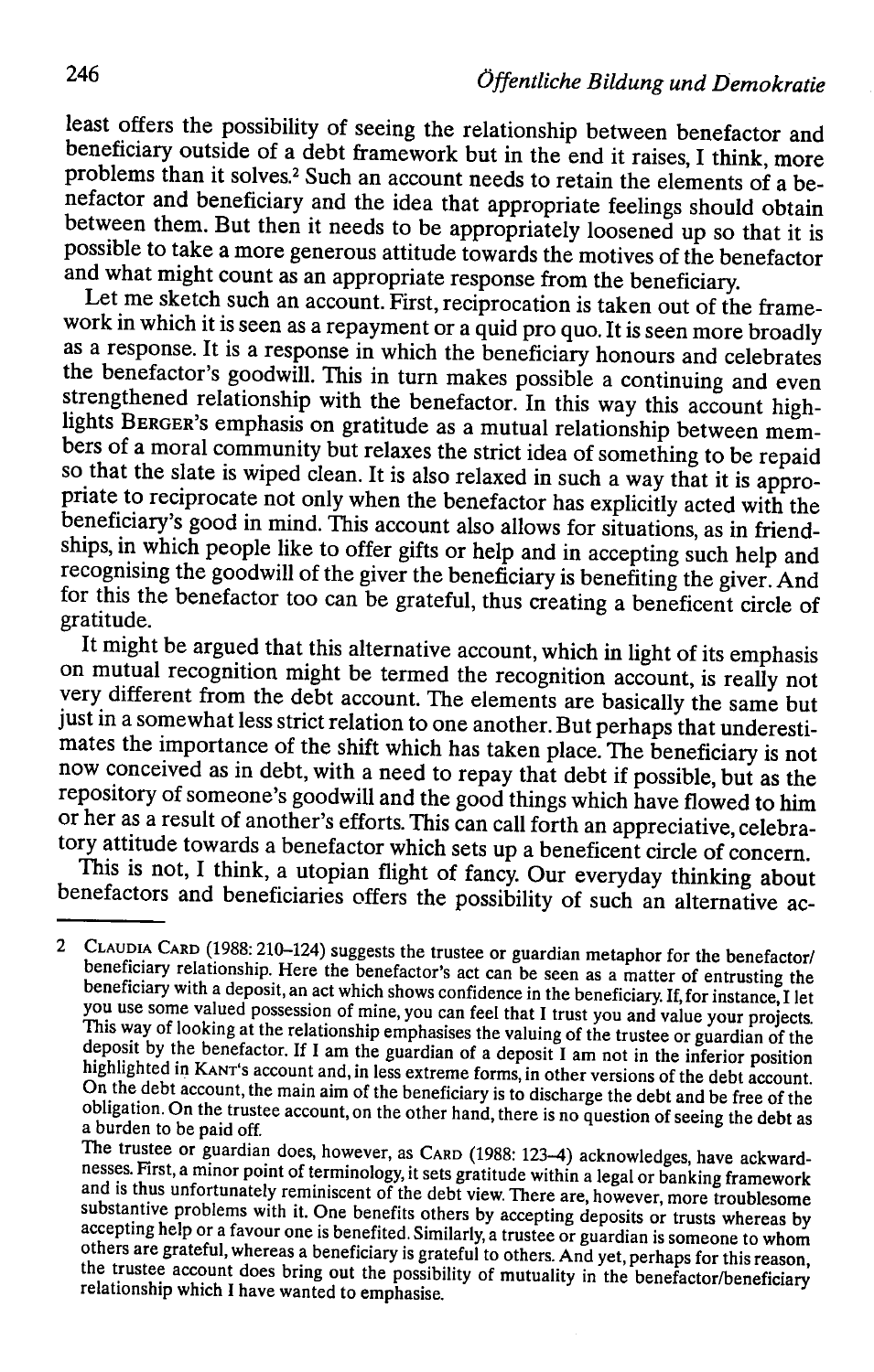count. Given the ultimately educational focus of this paper, it is interesting to note, for instance, that as children we first learn gratitude as mutual recognition. "Say ta to grandpa and give him <sup>a</sup> kiss" is hardly an initiation into moral bookkeeping. It is coming to understand gratitude as a form of love.

Making more space for the recognition view of gratitude could make for more flourishing personal lives as well as a more flourishing polity, as <sup>I</sup> shall try to show. The shift is away from moral bookkeeping and an attempt to keep in the black and survive by our own efforts towards <sup>a</sup> happy appreciation of interdependence.

<sup>I</sup> do not want to argue, however, that we should try to rid ourselves of the debt view of gratitude and simply Substitute something like the recognition view. Matters are rather more complicated than that. There is a place for each in the moral life but those places need to be appreciated. The more relaxed recognition view strengthens mutual bonds in families, between friends and between mem bers of the wider community. It encourages people to see themselves as cared for and others as the source of that concern and creates what <sup>I</sup> have several times referred to as the beneficent circle of gratitude.

By contrast, the place of the debt view is perhaps captured in an important objection to this treatment of gratitude thus far. It could be argued that it has centred on what might be termed everyday gratitude and totally left out of the picture those acts which call forth a massively grateful response from the beneficiary. <sup>I</sup> have concentrated on lifts in cars, gifts and so on and have not taken account of the gratitude feit and shown in cases where people are saved from drowning or financial ruin. In those latter instances especially where strangers are involved (as, let us say, in the drowning case) gratitude will appropriately be feit as <sup>a</sup> debt. Someone saved from drowning by <sup>a</sup> stranger will feel <sup>a</sup> massive, not to say Kantian undischargeable, debt of gratitude to their rescuer. The bond between rescuer and rescued cannot be of the mutual sort because the rescued person was saved under the aspect of <sup>a</sup> human being in distress not for herseif After the rescue the pair have no reason to see one another again. The gratitude does not reinforce a mutual bond. In a more extended treatment <sup>I</sup> would like to consider such cases in depth. <sup>I</sup> have not done so here because (particularly if there is anything in my remarks about their lack of mutuality in many instances) <sup>I</sup> think the everyday cases of gratitude are more generally significant for the political and educational claims which are my focus here.

# Gratitude and the State

Should Citizens be grateful? And if so, to whom and for what? Discussions of gratitude and citizenship attempt to use gratitude as a ground of political obligation and most such attempts rely on the debt account (see McConnell 1993, chapter VI). The general form of the argument is that the State provides many kinds of benefits for citizens and citizens are thus obligated to show their gratitude by supporting the State, specifically obeying its laws, paying taxes and so on.

In the *Crito* the argument is that the state is responsible for the birth, nurture and education of Socrates and thus Socrates should not destroy it by flouting its laws when he thinks they are wrong. The relationship between State and citi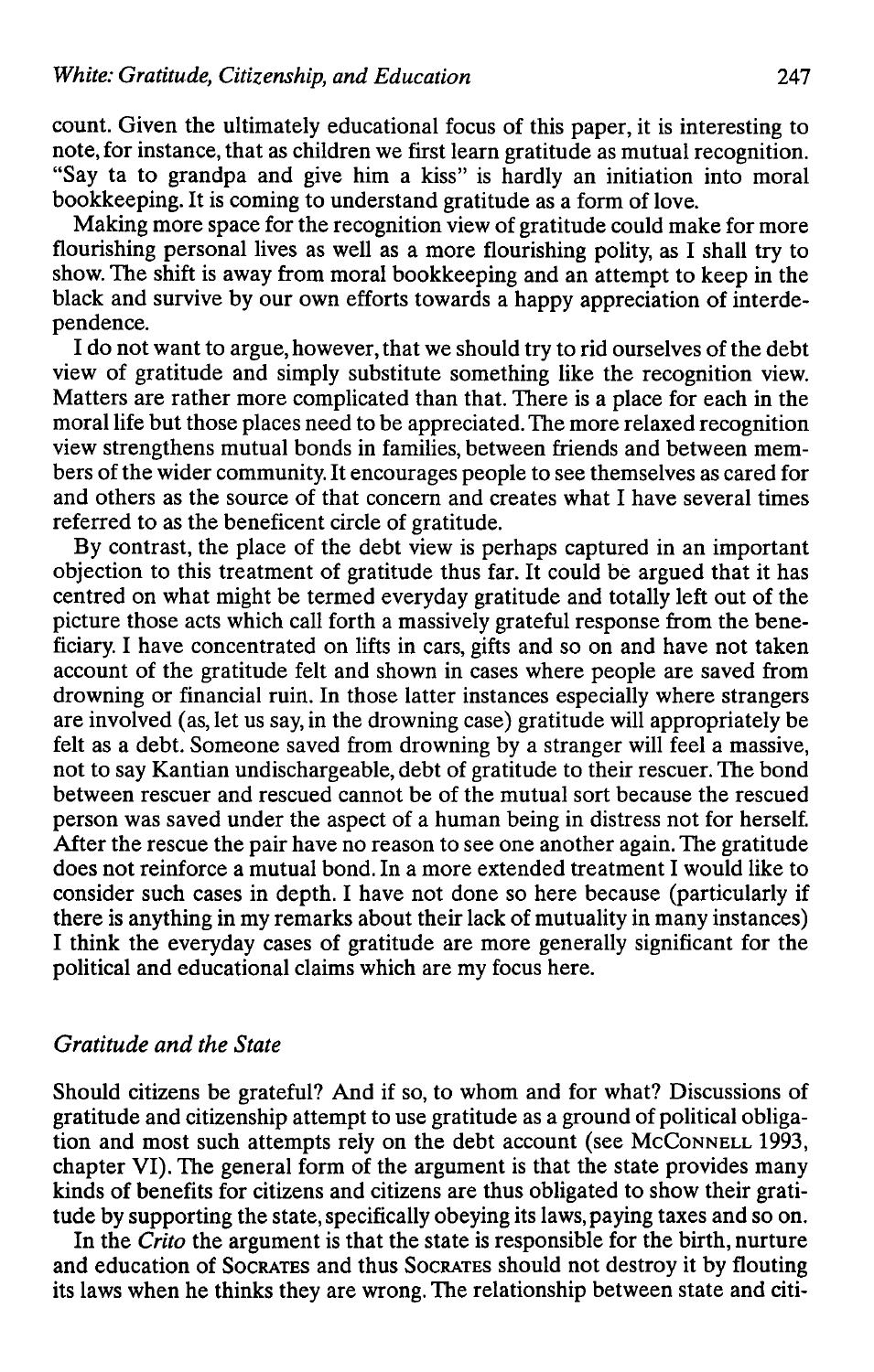zen is in this way like that between parent and child. It has been argued (Kraut 1984, discussed in McConnell, 1993, p. 183-5) that, although this argument cannot show that Citizens are obligated to obey the law, it at least suggests that citizens should have a special respect for the state and concern for its well-being, very much as children should for their parents.

Properly to consider this broad line of argument would involve taking up the many issues raised in this debate. For instance: does the state benefit citizens? Are not the goods the state provides actually provided by the citizens themselves collectively through taxation? Is it appropriate to be grateful for what is due to one as <sup>a</sup> right? Can gratitude be owed to institutions rather than people? And does gratitude to the state oblige one to obey unjust laws? I shall not enter this debate because it seems to me to rest on the debt account of gratitude which has only slight relevance to <sup>a</sup> democratie community. It is set in <sup>a</sup> framework of assumptions, more appropriate to <sup>a</sup> benevolent dietatorship than <sup>a</sup> democracy, about a state ruling over citizens to which they are grateful for benefits and to which they make recompense through their obedience. Contemporary commentators on this view (e.g. GOLDMAN, WALKER, SIMMONS) are not unaware of this problem but they tend to react by trying with great sophistication to tweak the conditions here and there to make them fit the democratic situation.

I would like to suggest a more radical solution, namely a move to the recognition account of gratitude. In the context of democratic citizenship the recognition account fits very well the kind of relationship that should ideally obtain between citizens. For in democratic societies, as important as the formal machinery of voting, multi-party systems and so on are the attitudes which citizens have towards one another and in the light of which they live their civic lives. <sup>I</sup> am thinking of attitudes like trust, honesty, decency, self-respect and so on in the particular forms they must take in democratie societies. For, as <sup>I</sup> have argued elsewhere (see WHITE, 1996), democratic self-respect is different from the kind of self-respect which might obtain in an hierarchical society and, similarly, trust between citizens and citizens and their government takes a particular form in democratic societies. In the same way, the recognition account of gratitude seems particularly suited to support the flourishing of a democratic polity. As a citizen, rather than looking to see whether people are particularly concerned to benefit me, <sup>I</sup> appreciate the fact that much that people do does in fact help to make communal civic life less brutish, pleasanter and more flourishing. My appreciation does not lead me to make any kind of precisely calculated repayment but it does affect the way <sup>I</sup> feel about my fellow Citizens and in <sup>a</sup> broad sense it influences my relations with them.

To take this kind of attitude to fellow citizens might not involve a huge shift in attitudes and values. As the story of CHRISTABEL BIELENBERG and the prisoner illustrates, this way of thinking can come naturally in certain situations. It is <sup>a</sup> way of looking at the world which is sometimes expressed by immigrants who are appreciative of the manners and social atmosphere found in their newly adopted community. It may even be quite a widespread view amongst long-<br>standing inhabitants of democratic societies but one which, understandably, they do not feel called upon to express verbally. It may be expressed rather in the many, varied ways in which they contribute to the shaping of the democratie polity.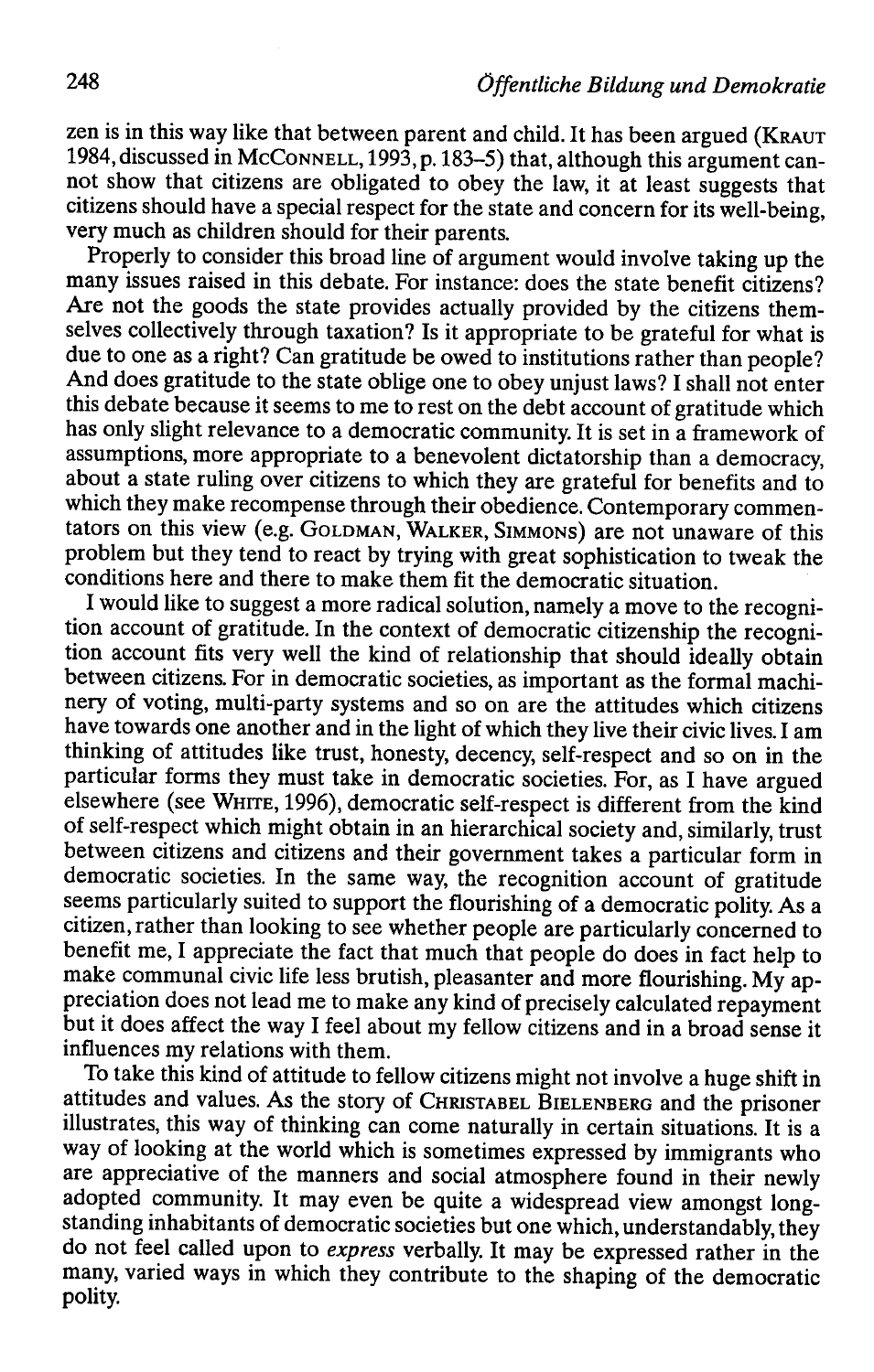# White: Gratitude, Citizenship, and Education 249

One might object to this view by pointing to the existence in allegedly dem ocratie societies of people who feel themselves to be outside the polity, ethnic groups who experience prejudice and hostility, homeless people. They have little or nothing for which to be grateful to their fellow Citizens and thus are outside the beneficent circle. <sup>I</sup> have no wish to refute that. That seems to me an accurate description of the way things actually are for some people in democratic societies but that only underlines the plight of such people in <sup>a</sup> society which fails to make good its democratie credentials. Perhaps one criterion of an adequately democratie society might be the extent of the beneficent circle of gratitude as recognition. In the old South Africa it was clearly unthinkable. Can it perhaps now slowly develop there? Can it develop in Bosnia? Can it become more all encompassing in the UK?

# Educational Conclusion

Let me now suggest some pointers for education in the light of these two conceptions of gratitude. If indeed there are something like these two different ways of looking at gratitude, the debt view and what <sup>I</sup> have termed the recognition view, parents and teachers will need to introduce children to these views in practice at the appropriate time and place. Later, as part of their development of a nuanced understanding of ethical matters, children will need to be helped to reflect on these different notions and their place in our lives. With young children, parents will be laying foundations of the recognition view in the family and with their children's friends.They will be keen to direct their children's attention to the concern lying behind the benefit rather than the actual gift offered or help rendered. They will also help their children to find ways of expressing gratitude beyond the conventional thank yous so that the child is imaginatively involved in the relationship with the benefactor.

Expressing gratitude as recognition in school will be very much <sup>a</sup> matter, as with other social virtues (see WHITE 1996), of teachers doing this through the way they and the organisation of the school treat school students. To whom, and how does the school ask students to be grateful? Who shows gratitude to school students?

The school should also be concerned to open children's eyes to the possibility of <sup>a</sup> grateful response of <sup>a</sup> wider kind to other Citizens in the community, and even beyond it. This is always important but especially so in democratie pluralist societies. Gratitude as mutual recognition can be restricted in its fullhearted sense to one's own group and even if gratitude is feit and expressed towards other groups it may be in some corrupt form, as when people express excessive gratitude to those whom they regard as inferiors. A major aim of the school's education for citizenship should be the widening of the beneficent circle of grat itude as mutual recognition.

It might be thought that these remarks should go further and even perhaps that <sup>I</sup> should offer something like useful guidelines for schools to follow. Such <sup>a</sup> suggestion, however, seriously underestimates the role of the professional understanding, skill and imagination which teachers need to bring to the task of